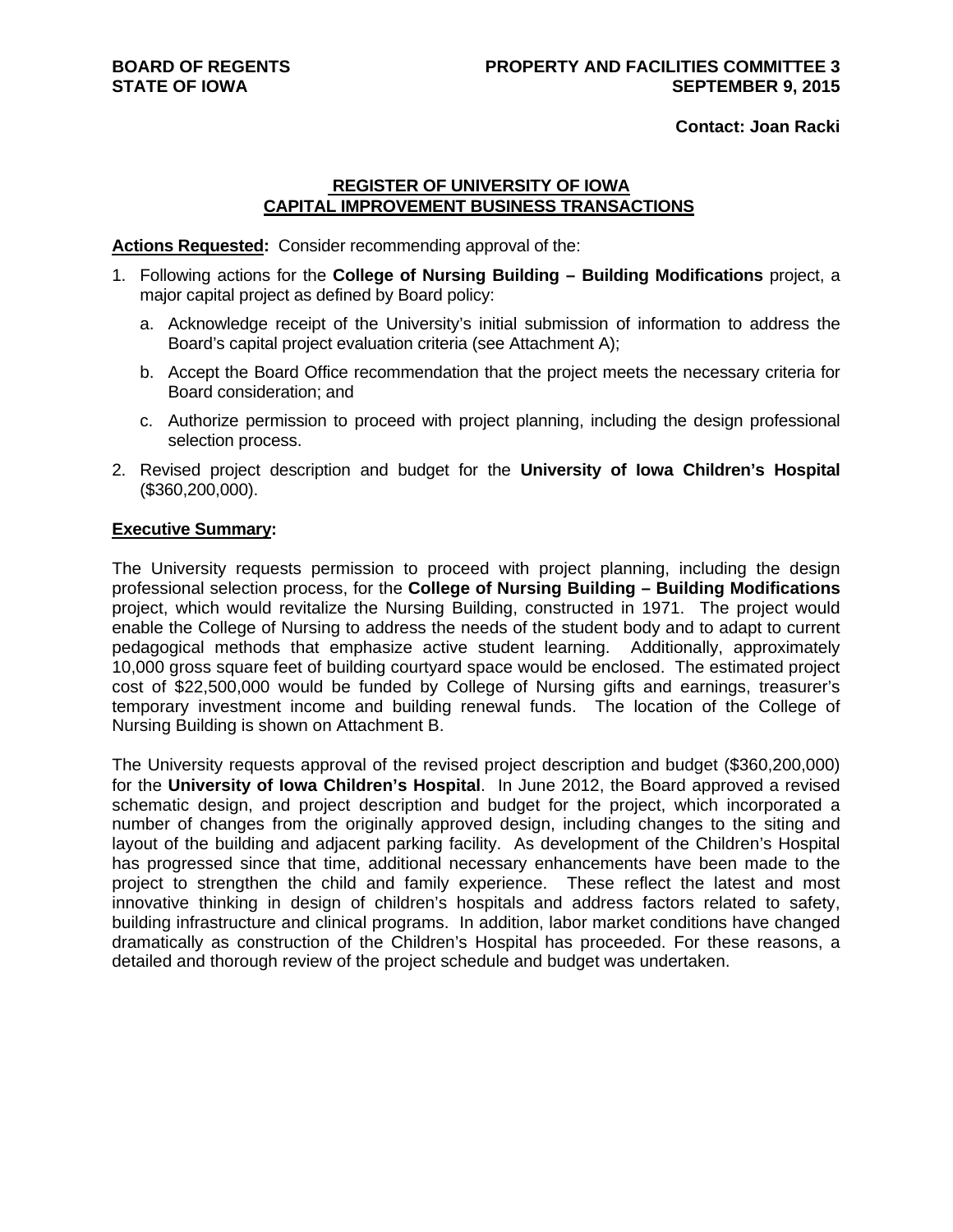# **BOARD OF REGENTS STATE OF IOWA**

This review has resulted in additional changes to the proposed budget, which are summarized below:

| Safety Enhancements, including greater focus on façade and resiliency of<br>of key mechanical systems, specialized infrastructure to care for patients                                                                                                                                      | (\$ millions)<br>\$13.95 |
|---------------------------------------------------------------------------------------------------------------------------------------------------------------------------------------------------------------------------------------------------------------------------------------------|--------------------------|
| who have contracted emerging pathogens, addition of safe rooms<br>Clinical Program Enhancements, including improvements in Magnetic<br>Resonance Imaging Suite, addition of Human Brain Research Laboratory,<br>addition of radiation protective environment in the Pediatric Cancer Center | 16.65                    |
| Design Enhancements to improve the patient experience and promote a<br>healing environment, including connecting building graphics and design<br>elements, and increased opportunities for programming on the level 12<br>rooftop                                                           | 16.35                    |
| Other Building Considerations including precise building systems integration,<br>delays in schedule and premium payments for skilled labor                                                                                                                                                  | 21.25                    |
| Detailed information on these proposed changes is included beginning on page 5.                                                                                                                                                                                                             |                          |
| <b>Details of the Projects:</b>                                                                                                                                                                                                                                                             |                          |

## **College of Nursing Building – Building Modifications**

Project Summary

|                                                                                                                                  | Amount | Date                     | <b>Board Action</b>            |
|----------------------------------------------------------------------------------------------------------------------------------|--------|--------------------------|--------------------------------|
| Permission to Proceed with Project Planning<br>Initial Review and Consideration of Capital<br><b>Project Evaluation Criteria</b> |        | Sept. 2015<br>Sept. 2015 | Requested<br>Receive<br>Report |

The College of Nursing has been housed in its existing building since 1971. The College has outgrown its academic space, specifically its simulation labs and skills areas. The building has not undergone a major renovation in many years and does not appropriately support the program's current and future needs. The building currently has more than \$1 million in deferred maintenance. Based upon the studies done to date, the University believes that most costeffective option to address the program deficiencies is to enclose the courtyard on the lowest level (upper floors are office and research space) and completely renovate both of the lower two floors. With the modest addition, approximately 60,000 assignable square feet will receive major upgrades and the redesign of architectural, technology, electrical and mechanical systems needed to revitalize the 45-year old facility.

As noted in the responses to the evaluation criteria (see page 8), the College of Nursing has developed goals to respond to three major forces/challenges (significant nursing shortage, passage of the Affordable Care Act and the future of nursing) affecting the nursing profession.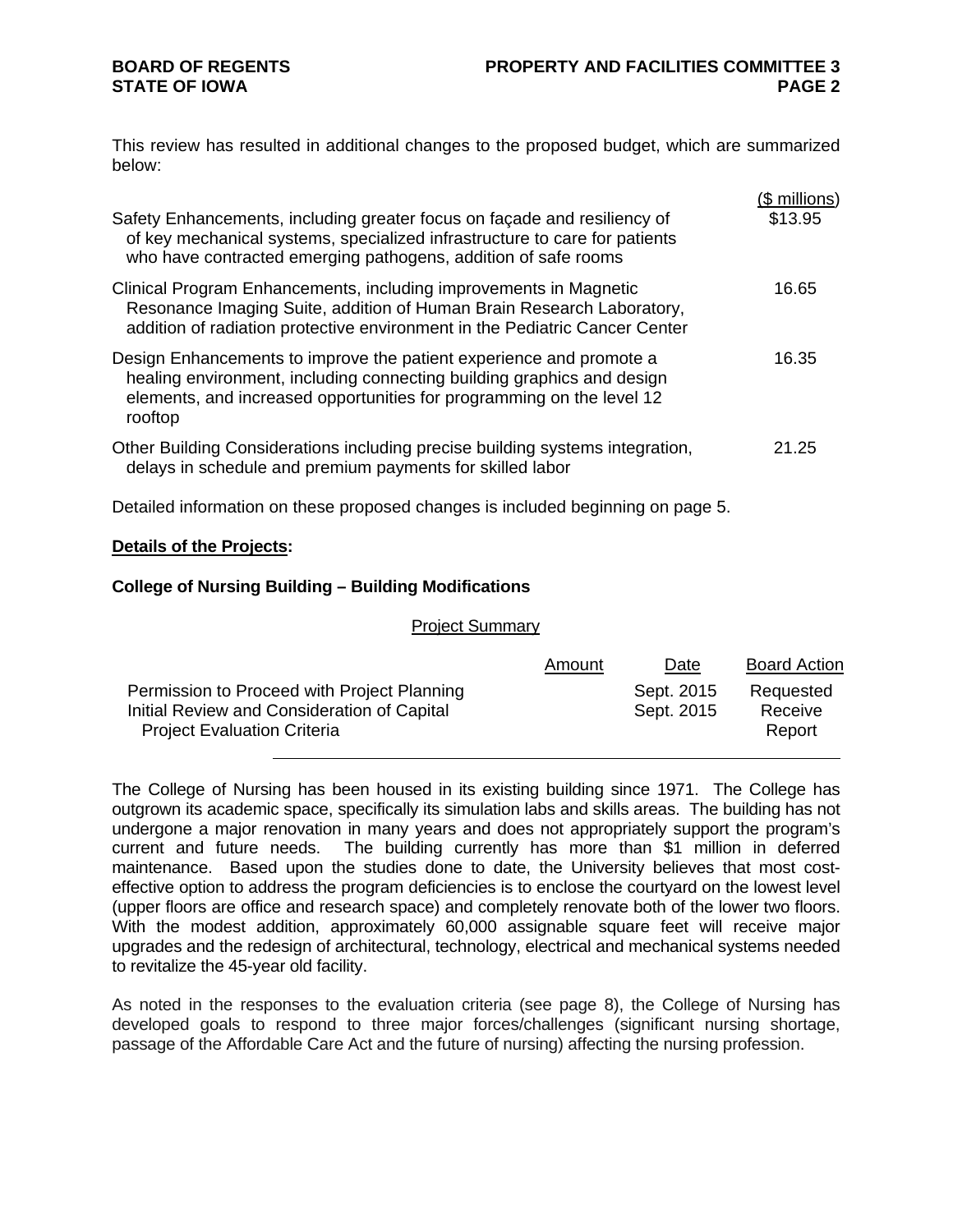Over one million of the nation's three million nurses are projected to retire in the next 10 years. Emerging health care delivery models, with a focus on managing health status and preventing acute health issues, will likely contribute to new demand for nurses to take on expanded roles in primary care, preventive care and care coordination. The College of Nursing is expanding its enrollment in its graduate nurse practitioner programs to address these forces.

Concurrent with these shifts in workforce demands, advances in pedagogy that emphasize active student learning and competency-based curricula require learning environments that actively engage students in higher-order thinking tasks. High fidelity simulation, virtual learning and casebased collaborative team learning are replacing traditional classroom settings as teaching methods to promote students' development of synthesis and integration skills. Although a simulation environment is available in the shared Nursing Clinical Education Space at UIHC, the space is inadequate to meet growing enrollment needs. To ensure that College of Nursing students have access to these learning environments, major renovation of the existing space is essential.

## **University of Iowa Children's Hospital**

## Project Summary

\_\_\_\_\_\_\_\_\_\_\_\_\_\_\_\_\_\_\_\_\_\_\_\_\_\_\_\_\_\_\_\_\_\_\_\_\_\_\_\_\_\_\_\_\_\_\_\_\_\_\_\_\_\_\_\_\_\_\_\_\_\_\_\_\_\_\_\_\_\_\_\_\_\_\_

|                                                                                                                                         | Amount          |                                           |                                            |
|-----------------------------------------------------------------------------------------------------------------------------------------|-----------------|-------------------------------------------|--------------------------------------------|
|                                                                                                                                         | (to date)       | Date                                      | <b>Board Action</b>                        |
| Permission to Proceed - UIHC Strategic<br><b>Facilities Master Plan</b>                                                                 |                 | Mar. 2008                                 | Approved                                   |
| Initial Review and Consideration of Capital<br><b>Project Evaluation Criteria</b>                                                       |                 | Mar. 2008                                 | Received<br>Report                         |
| Selection of Design Professional<br>(Heery International, Iowa City)<br>Selection of Construction Manager                               |                 | May 2008                                  | Not Required*                              |
| (Gilbane Building Company, Chicago)<br>Design Professional Agreement                                                                    |                 | Aug. 2008                                 | Not Required*                              |
| (Master Planning, Programming and<br>Schematic Design)                                                                                  | \$<br>5,097,990 | Oct. 2008                                 | Not Required*                              |
| <b>Construction Manager Agreement (total)</b><br>Program Statement - Children's Hospital (CH)<br>Schematic Design - Children's Hospital | 12,204,097      | various<br>Dec. 2010<br>Feb. 2011         | Not Required*<br>Not Required*<br>Approved |
| Project Description and Budget - CH<br>Final Review and Consideration of Capital                                                        | 270,750,417     | Feb. 2011                                 | Approved<br>Received                       |
| <b>Project Evaluation Criteria</b><br>Design Professional Agreement<br>(Design Development through Record)                              |                 | Feb. 2011                                 | Report                                     |
| Documents)<br><b>Revised Program Statement</b><br><b>Revised Schematic Design</b>                                                       | 24,191,294      | Dec. 2011<br>May 2012<br><b>June 2012</b> | Not Required*<br>Not Required*<br>Approved |
| <b>Revised Project Description and Budget</b><br>Construction Contracts (CC) - Substructure,                                            | 291,987,000     | <b>June 2012</b>                          | Approved                                   |
| Superstructure, Canopy & Connector<br>(Knutson, Iowa City)                                                                              | 33,077,357      |                                           | Not Required*                              |
| CC - Exterior Construction (Cupples, St. Louis)                                                                                         | 25,291,700      |                                           | Not Required*                              |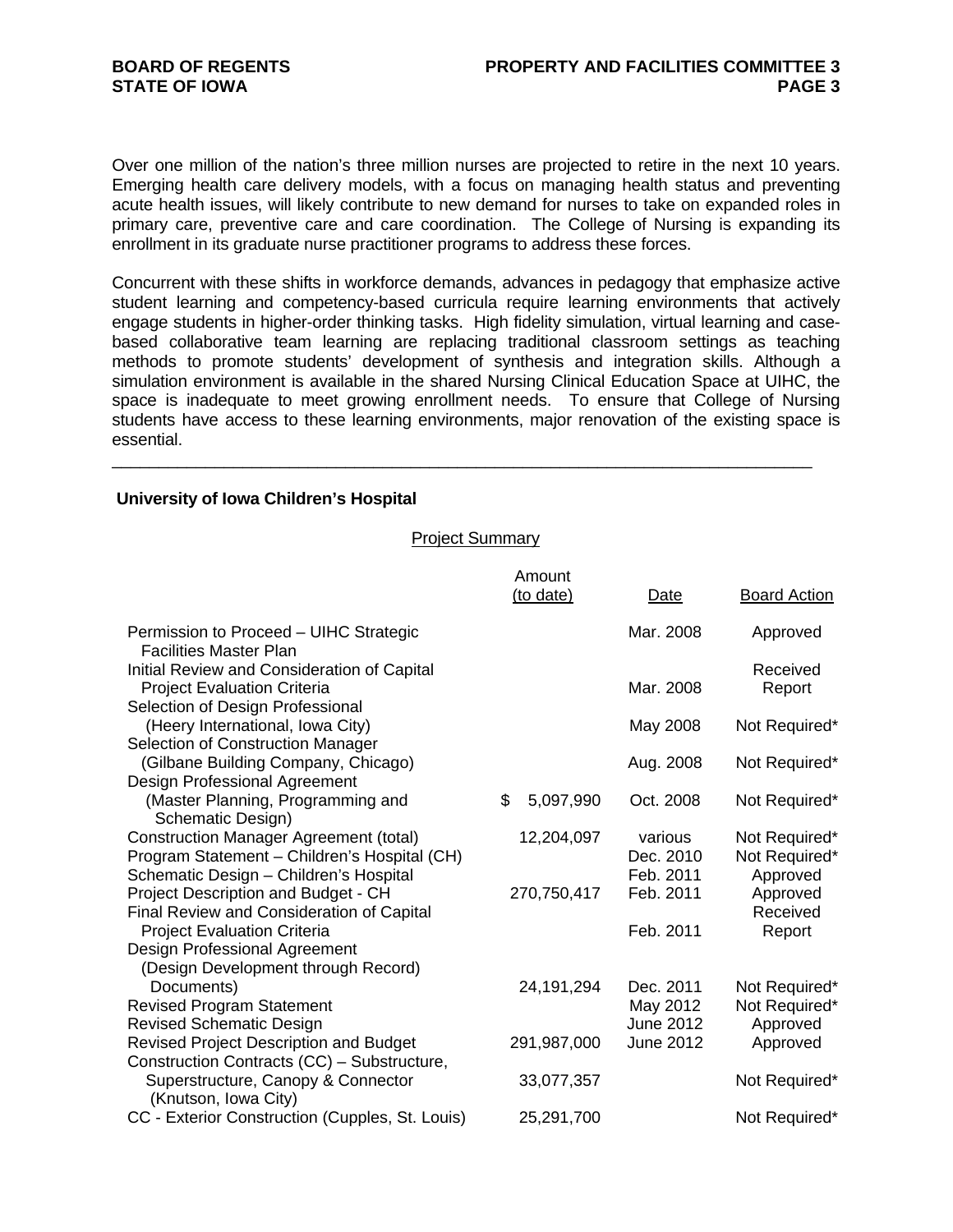# Project Summary Continued

|                                                                                                                                                  | Amount<br>(to date)  | Date       | <b>Board Action</b><br>Approved |
|--------------------------------------------------------------------------------------------------------------------------------------------------|----------------------|------------|---------------------------------|
| CC - Elevator Construction (Schumacher,<br>Denver, IA)                                                                                           | 5,412,120            |            | Not Required*                   |
| CC - Temporary Hoisting Equip &<br>Landscaping (Calacci Const., Iowa City)<br>CC - Colloton Connector Tunnel (Gerard                             | 6,752,230            |            | Not Required*                   |
| Electric, Iowa City)<br>CC - Framing, Drywall, Ceilings, Doors,<br>Hardware, Casework, LL1, LL2, 12 Gen.<br>Package, Radiology / Infusion (Merit | 861,609              |            | Not Required*                   |
| Construction, Cedar Rapids)                                                                                                                      | 35,889,300           |            | Not Required*                   |
| CC - Mechanical (Modern Piping, Cedar<br>Rapids)                                                                                                 | 30,173,700           |            | Not Required*                   |
| CC - Electric - Main Building (Gurtz Electric,<br>Arlington Hts, IL)<br>CC - Fire Protection (Tri State Automatic                                | 23,062,958           |            | Not Required*                   |
| Sprinklers, Davenport)<br>CC - Interior Finishes (Woodruff Const.,                                                                               | 1,218,237            |            | Not Required*                   |
| (Fort Dodge)<br>CC - Building and Access Controls                                                                                                | 9,528,513            |            | Not Required*                   |
| Siemens Industries, Ankeny)<br>CC - Signage (ASI Signage, Grinnell)<br>CC - Casework Package B (Tricon Constr,                                   | 2,471,151<br>239,928 |            | Not Required*<br>Not Required*  |
| Dubuque)                                                                                                                                         | 1,155,000            |            | Not Required*                   |
| <b>Revised Project Description and Budget</b>                                                                                                    | 360,200,000          | Sept. 2015 | Requested                       |

\*Approved by Executive Director, consistent with Board policies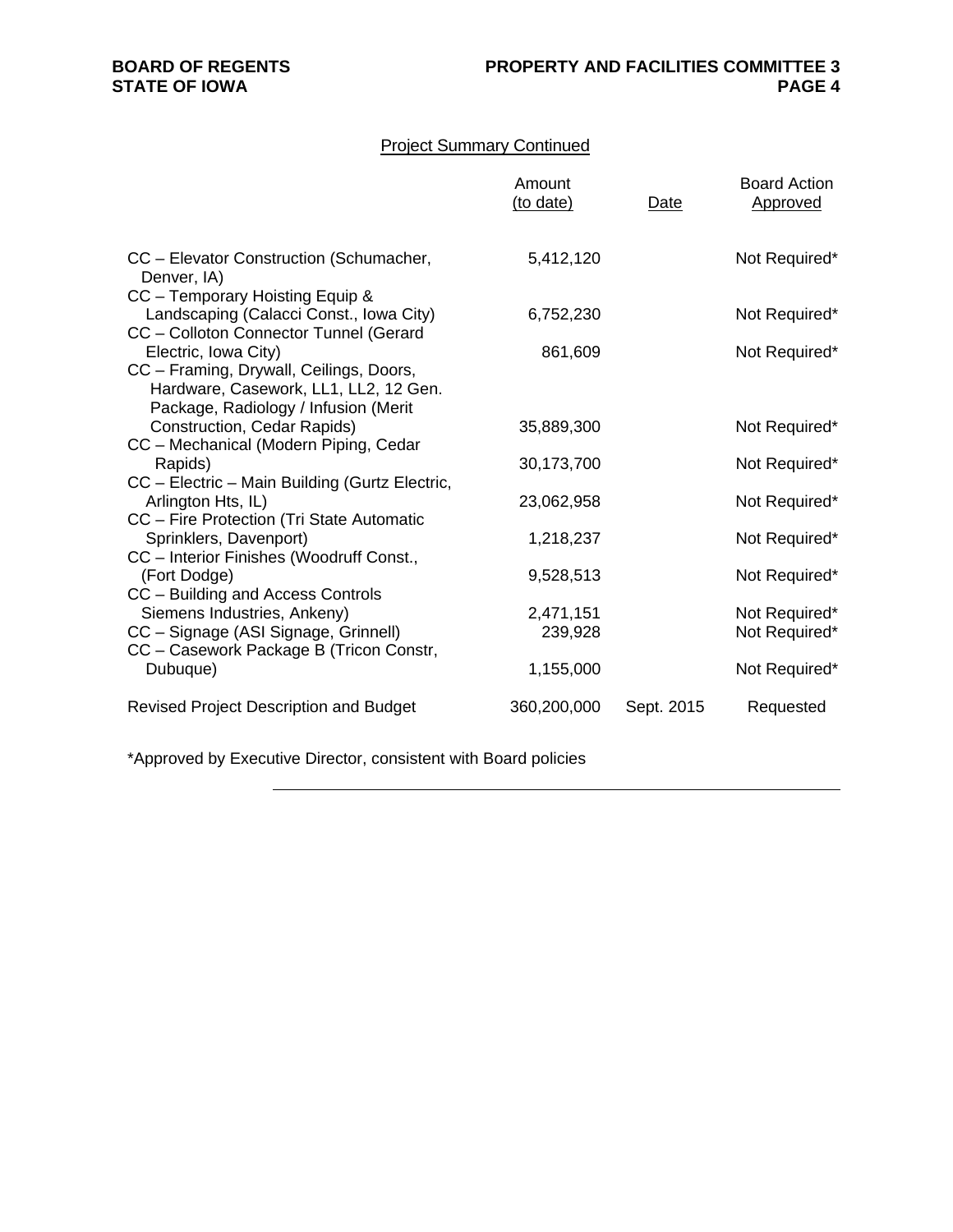In June 2012, the Board approved a revised schematic design and project description and budget for the Children's Hospital which incorporated a number of changes. The design was modified from a largely rectangular, eleven story, precast and steel building adjacent to Pappajohn Pavilion and the former Hospital Parking Ramp 2, to a state-of-the-art 14 story concrete structure that takes advantage of natural sunlight and spectacular views of the surrounding area.

The following summary outlines subsequent design improvements and environmental factors necessitating an amendment to the Children's Hospital project budget.

**Safety Enhancements:** Due to recent severe weather events, UIHC decided to put a much greater focus on the Children's Hospital façade and the resiliency of key mechanical systems during inclement weather. The design of the exterior cladding system has been augmented with a composite glazing system. Design parameters were increased nearly five times from baseline code and extensive testing was conducted to ensure maximum protection against identified risks. For example, a robust window system was designed and comprehensively tested to assure its integrity would not be compromised during severe weather events, such as a tornado or straight line winds. Each patient room now also incorporates two protective automatic shades that have the proven capability of containing shards of glass associated with debris projected at the equivalent of EF3 wind speed.

Recognizing that operation of the core building infrastructure is imperative following severe weather events, steps were taken to protect the Children's Hospital utility infrastructure by enclosing essential systems in a hardened mechanical room. This roof-mounted infrastructure and equipment have been designed and located in precise areas to protect essential equipment from flooding, high winds, and flying debris. The intake louvers for the air handling systems were designed to withstand severe weather as well. For additional protection, the building design was modified so the mechanical systems are positioned in three distinct zones; each zone can then function independently if one becomes impaired.

To further augment safety and mitigate the risk of critical equipment failure during patient transport, a large oversized emergency transportation elevator that features emergency medical gas outlets, emergency power, and other services required to provide patient care was added. This transportation system will enable physicians, nurses and other health care providers to continue administering uninterrupted care, should it become necessary.

Specialized infrastructure to care for patients who have contracted an emerging pathogen, such as the Ebola virus, or another deadly infectious disease agent has also been incorporated into the design to ensure optimal patient, visitor, and staff safety. Design of the inpatient units was further refined to increase the number of airborne infection isolation and protective environment rooms required to safely address the needs of immuno-suppressed and/or contagious patients. In total, there will be seven isolation rooms and four isolation/protective environment rooms with an adjoining negative pressure anteroom. Developing these rooms required modifications to the heating, ventilating and air conditioning system.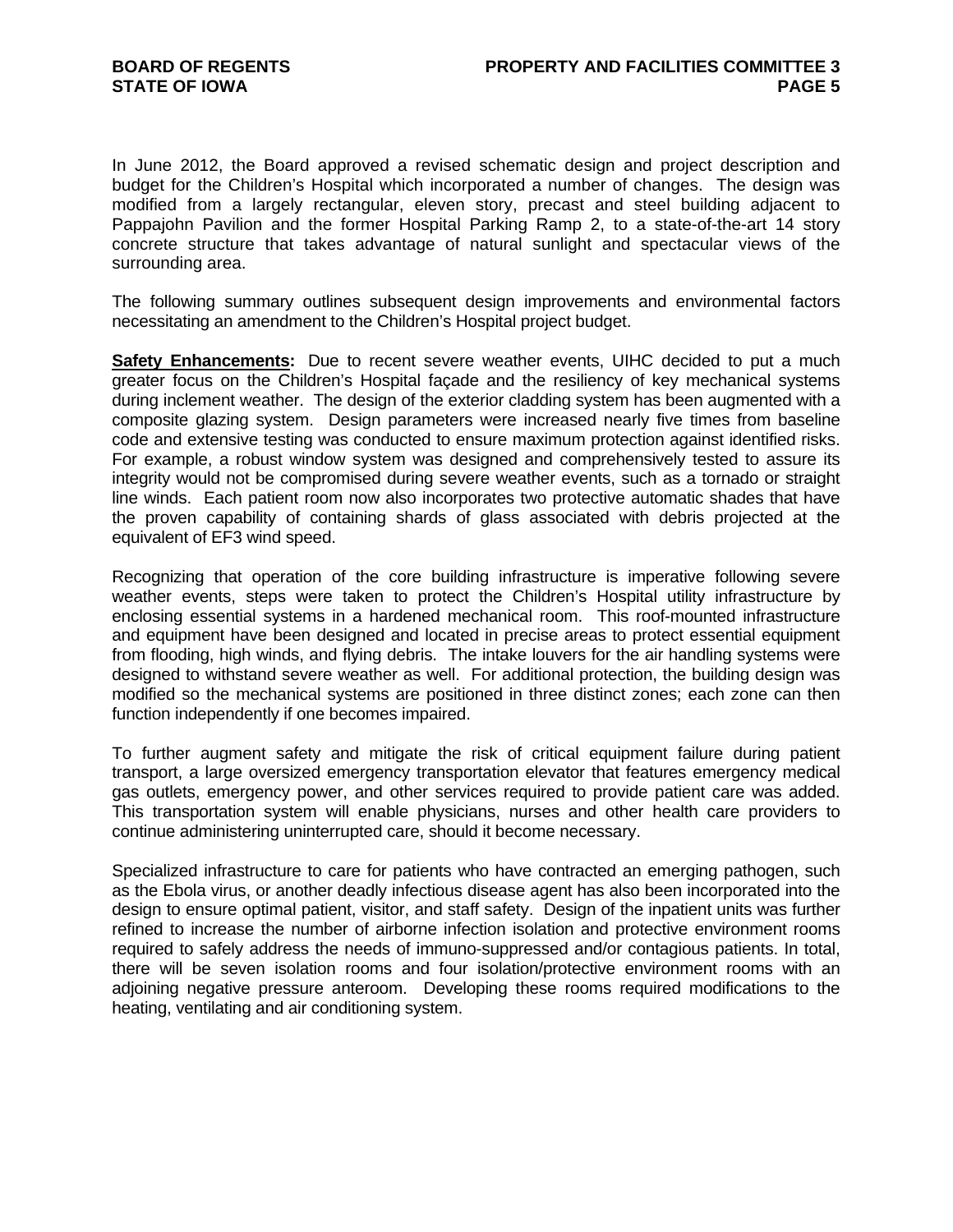To address the increasing number of pediatric patients with a primary medical diagnosis and a secondary psychiatric diagnosis, four "safe rooms" have been created in a medical-surgical inpatient unit to better ensure the ability to provide the necessary medical treatment while minimizing the potential for the patient to injure himself / herself or others.

A total of 44 rooms have been redesigned to accommodate dialysis patients, thereby minimizing the need to relocate patients requiring this treatment. Six rooms will also include ceiling mounted patient lifts to reduce the risk of falls and injury to staff while supporting patients. A lower level discharge lobby has also been created to enable patients to exit the facility on level one of the underground parking ramp. The cost of the safety enhancements is estimated at \$13.95 million.

**Clinical Program Enhancements:** Further study of workflow and innovative care models revealed other opportunities to adopt or elevate emerging best practices. These include integrating three additional induction rooms in the Magnetic Resonance Imaging (MRI) Suite to more efficiently administer sedation prior to a patient undergoing a procedure. Simulation rooms have also been added in each of the five inpatient units to enable medical directors, nursing leaders and clinical faculty to observe staff in their work environment when responding to mock emergencies. This best practice accommodation will facilitate review of team interactions and decision-making.

A Human Brain Research Laboratory (HBRL) has been incorporated into the plans for the Children's Hospital. The HBRL will be used to conduct advanced studies of the brain, including the advanced study and treatment of children with epilepsy and other neurological diseases; it will be the first of its type in a children's hospital. Design of this laboratory required the inclusion of sophisticated technical accommodations such as radio frequency interference shielding and proximal EEG monitoring. Groundbreaking research and clinical trials are expected to result in additional pediatric neurosurgical patients from across the Midwest seeking care at UI Children's Hospital.

To ensure that the facility can support emerging treatment modalities, the 11th floor Pediatric Cancer Center will now include a highly specialized radiation protective room, with lead shielding; it would be used to treat patients receiving targeted radioactive therapy for neuroblastoma and other cancers. With only six identified lead lined rooms in children's hospitals across the United States, UI Children's Hospital will be uniquely positioned to offer cutting edge therapy for neuroblastoma patients. Combined, the clinical program enhancements made to the building are adding approximately \$16.65 million to the cost of the project.

**Healing Environment:** Several design enhancements were incorporated to the project to enhance the patient experience and promote a healing and nurturing environment. Building graphics and design elements such as flooring, wall coverings and lighting are being connected with wayfinding to make the facility more navigable and welcoming. Additionally, interactive design elements have been added to create a heightened sense of discovery for patients and visitors throughout the building. The net effect of these changes is that public spaces and patient floors will be lively and engaging – bringing some of the feel of "home" to the hospital.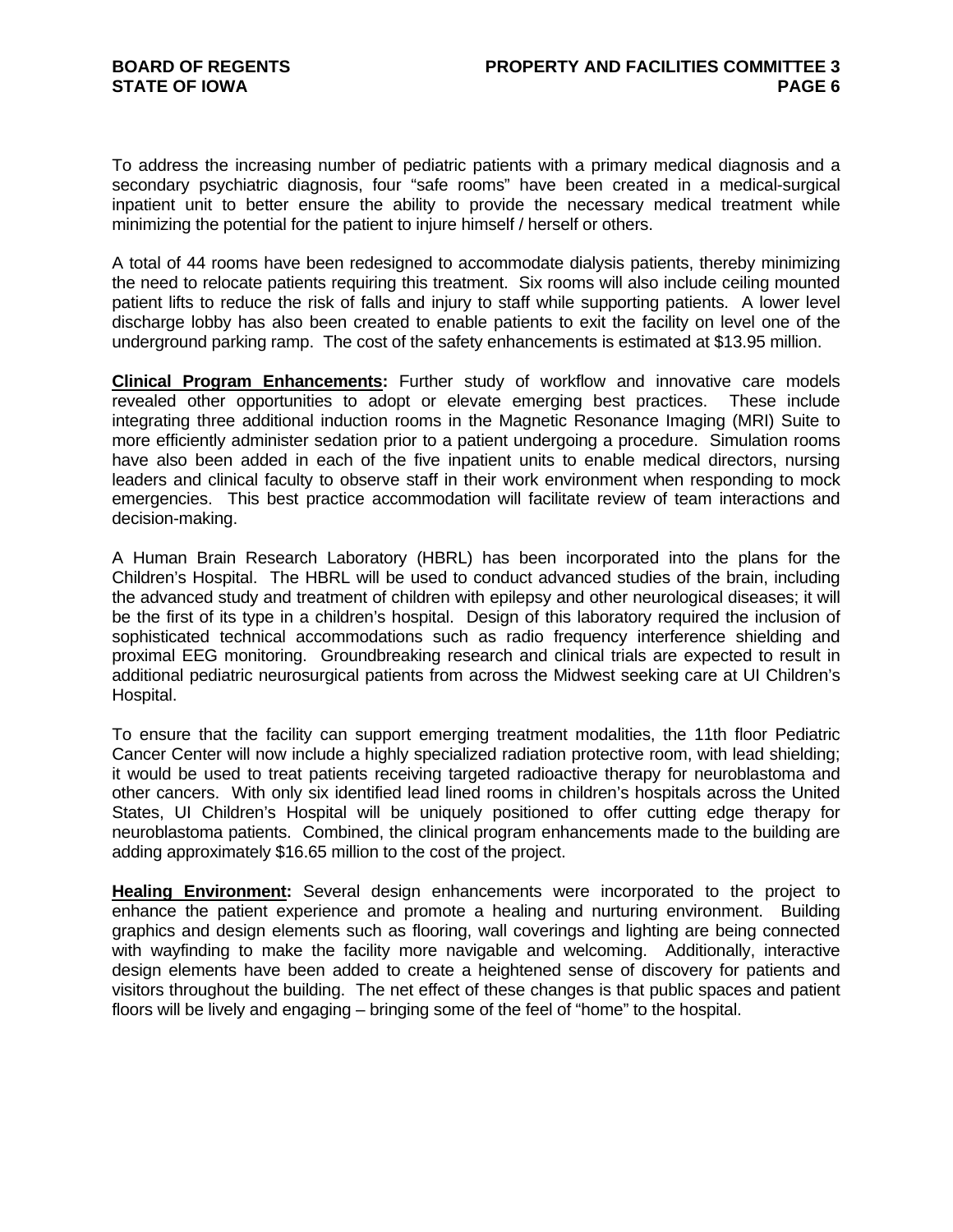Programming for the Level 12 rooftop has been augmented by including an event space for pediatric patients, a meditation room, an indoor and outdoor garden, an event preparation space, a Child Life café for special programs and additional mechanical space. The design for Level 12 also includes the necessary costs associated with the structure, cladding and vertical transportation requirements. The improvements to the healing environment have an estimated value of approximately \$16.35 million.

**Other Building Considerations:** Construction associated with a project of this magnitude and complexity requires precise systems integration. Restrictive floor to ceiling heights, contiguous with existing UIHC facilities, created tight above-ceiling clearances, which increased the complexity of the design and coordination of the building systems. This, in turn, materially impacted the project cost and schedule.

The construction of the Children's Hospital is occurring in an environment characterized by an unprecedented demand for skilled labor, especially in eastern Iowa. With a record number of large and complex construction projects, contractors are competing for the same limited skilled labor resources. In response, many regional jobs are offering attractive incentives such as per diem payments beyond established wage rates, bonuses, and in many cases, hourly wages significantly above prevailing levels.

While substantive efforts have been made by the project's construction management team and trade contractors to develop and implement schedule recovery programs based on the labor pool and resources available, market conditions continue to result in project delays and cost increases. For these reasons, the project is expected to achieve substantial construction completion in August 2016, opening to provide patient care in December 2016. These building system considerations, delays in the schedule and premium payments for skilled labor are adding approximately \$21.25 million to the cost of the project.

#### Project Budget

|                                                                                                                 | Revised<br><b>Budget</b><br>(June 2012)                              | Revised<br><b>Budget</b><br>(Sept. 2015)                             |
|-----------------------------------------------------------------------------------------------------------------|----------------------------------------------------------------------|----------------------------------------------------------------------|
| Construction<br><b>Professional Fees</b><br><b>Project Contingencies</b><br>Planning & Supervision<br>Equipment | \$219,389,000<br>26,123,000<br>18,900,000<br>8,175,000<br>19,400,000 | \$274,316,000<br>37,700,000<br>20,000,000<br>8,784,000<br>19,400,000 |
| TOTAL                                                                                                           | 291.987.000                                                          | \$360,200,000                                                        |

Source of Funds: Hospital Revenue Bond Proceeds, University Hospitals Building Usage Fund, Designated Children's Hospital Gift Funds

\_\_\_\_\_\_\_\_\_\_\_\_\_\_\_\_\_\_\_\_\_\_\_\_\_\_\_\_\_\_\_\_\_\_\_\_\_\_\_\_\_\_\_\_\_\_\_\_\_\_\_\_\_\_\_\_\_\_\_\_\_\_\_\_\_\_\_\_\_\_\_\_\_\_\_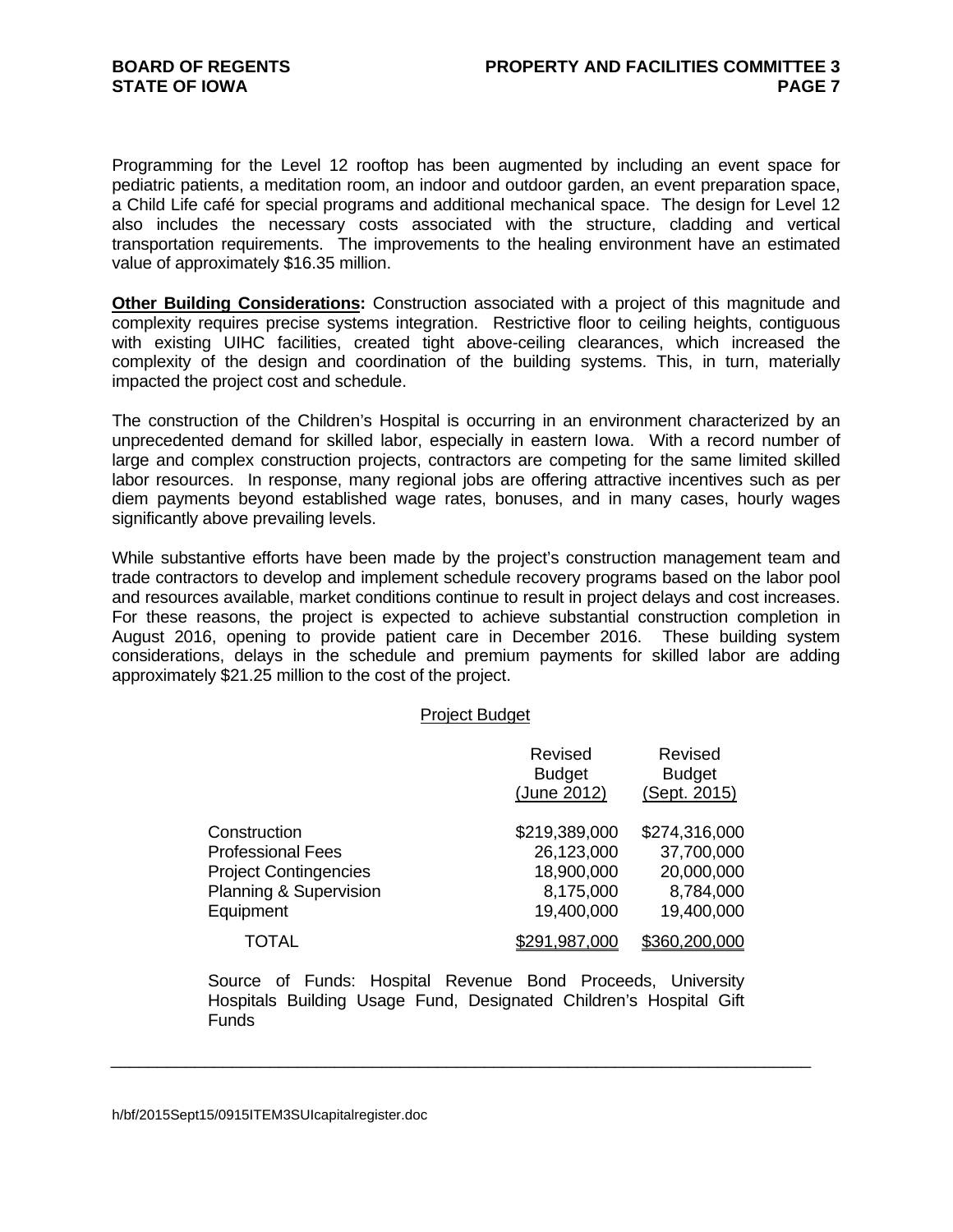# College of Nursing Building – Building Modifications Evaluation Criteria

Since the project meets the Board's definition of a major capital project, the University has provided the following information in response to the Board's evaluation criteria.

Institutional Mission / Strategic Plan: This project will revitalize space within the Nursing Building to enable to the College of Nursing to address the needs of the student body and to adapt to current pedagogical methods that emphasize active student learning. Additionally, approximately 10,000 gross square feet of court yard space in the Nursing Building will be enclosed to help meet the challenges faced by the College. The UI College of Nursing has been housed in its existing building since 1971. The College has outgrown its academic space, specifically its simulation labs and skills areas. The building has not undergone major renovation in many years and does not appropriately support the program's current and future needs. The renovation will address numerous issues including quality, program adjacency and 21st century equipment requirements.

The UI College of Nursing is highly regarded as a provider of nursing education in the region. The proposed renovation/addition will enhance the College's ability to meet its strategic goals, expand the College's reach in the region and help sustain the very best in nursing education, research and service for the people of Iowa and beyond.

The College of Nursing (CON) has developed goals in the following areas to respond to three major forces/challenges (significant nursing shortage; passage of the Affordable Care Act; and the future of nursing) affecting the nursing profession:

## Increased Enrollment

- To meet the primary care needs of Iowans, the graduate program must also grow. Currently there are 262 students in primary care programs at the CON, graduating approximately  $50 -$ 60 students per year. The CON needs to increase enrollment in the primary care programs by at least 30% by year 2020.
- There is a growing demand for nursing faculty. To meet that demand, the enrollment in the CON's PhD program could increase to approximately 10 new students each year.
- In all programs, younger students with longer career trajectories are needed. Younger students demand more extensive use of technology and state of the art facilities.

## Changes in Pedagogy

- Move from lectures new and innovative methods of teaching, including expansion of simulation, are needed. Infrastructure to support these changes needs to meet the growing technological demands of education.
- Flexibility and adaptability the rapid change in education, pedagogy and student needs necessitates an infrastructure that can change rapidly.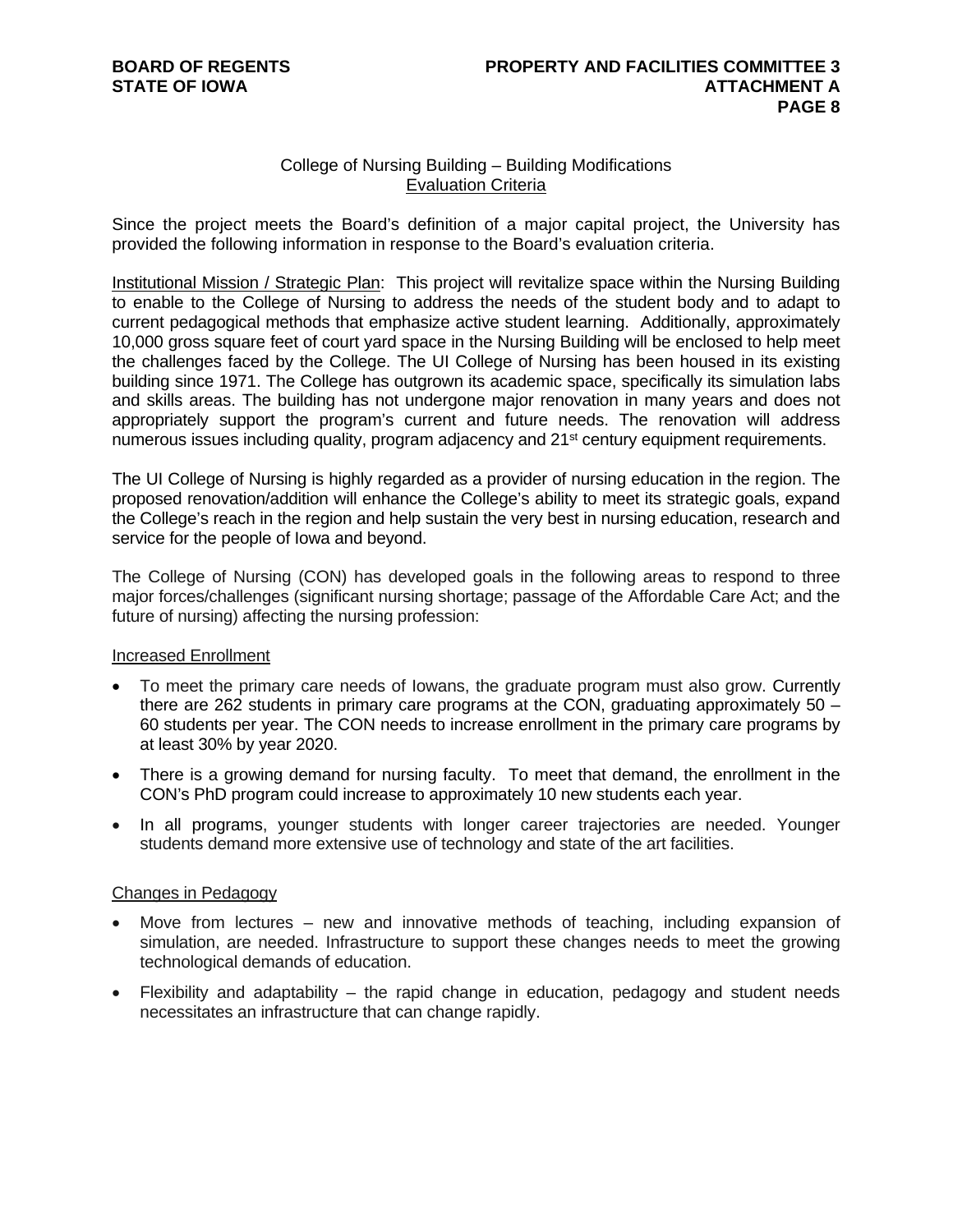## **Technology**

- The explosion of technology in education will continue. It enhances student learning, maximizes faculty time, and students are expecting it.
- While some technology allows students to learn outside of the CON building, other technology will require additional, flexible space (simulation).

## New Programs

• The CON already has approval to offer two new sub-programs in the Doctor of Nursing Practice program: (1) the acute care nurse practitioner: pediatrics and (2) the acute care nurse practitioner: adult/gerontology. These non-primary care programs will require different laboratory and clinical experiences than the primary care sub-programs. Infrastructure to support these and other new programs on the horizon will be needed.

## Student Centered

 More and more, students and their families are assessing a university and nursing program based on student support provided. To compete with other nursing programs, the CON needs a student-friendly and student-centered building.

The proposed renovation will expand the College of Nursing's reach in the region and enhance the College's ability to meet its strategic goals by providing the appropriate space to support new and innovative methods of teaching, accessible technology and clinical simulation in a studentcentered environment.

Other Alternatives Explored: Except for the simulation center located at UIHC, the College is located in one facility. The simulation center is shared with UIHC and the demand on the facility has exceeded its capacity. Expanding that facility is not possible due to its constrained location. Since additional space is required, the best option is to locate this space adjacent to other College academic and administrative space, providing a more cohesive environment for students. This reduces the travel and increases collaborative opportunities for all students, faculty, staff and visitors to the Nursing Clinic Education Center. The solution addresses numerous space issues. It improves the quality of the outdated facility, provides space in an adjacent setting to reduce travel and safety concerns for students, and improves the utilization of space by creating a collaborative, multi-use environment.

Impact on Other Facilities and Square Footage: This project will not result in the abandonment, transfer or demolition of existing facilities.

Financial Resources for Construction Project: The project will be funded by College of Nursing gifts and earnings, Treasurer's Temporary Investment Income and Building Renewal funds.

Financial Resources for Operations and Maintenance: Operating and maintenance funding will not be impacted in any major way. The additional 10,600 gross square feet will be maintained with current operating funds.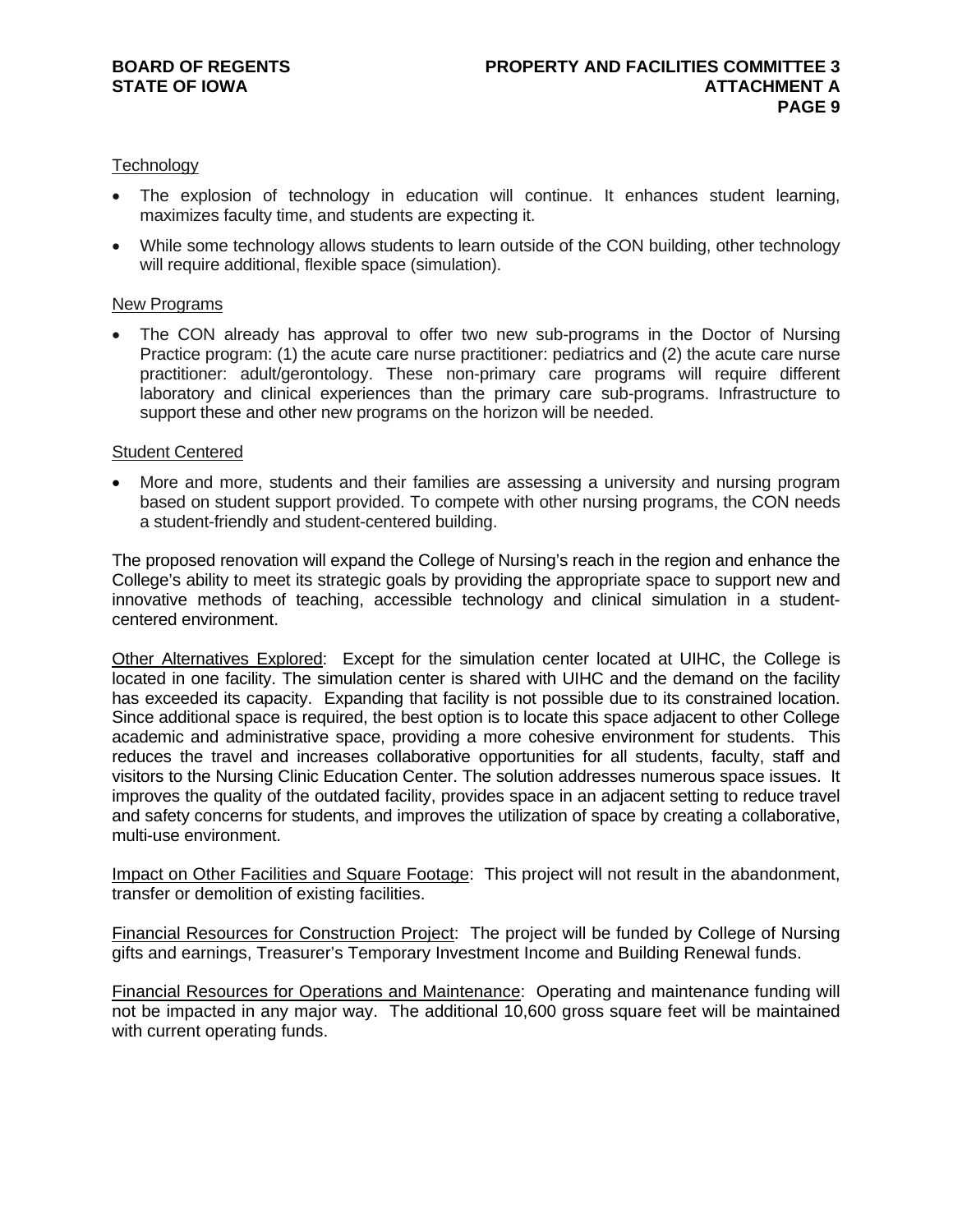External Forces Justifying Approval: Over one million of the nation's three million nurses are projected to retire in the next 10 years. Moreover, emerging health care delivery models, with a focus on managing health status and preventing acute health issues, will likely contribute to new demand for nurses to take on expanded roles in primary care, preventive care and care coordination. These external forces are compelling reasons why the College of Nursing is expanding its enrollment in both the baccalaureate and graduate nurse practitioner programs.

In all programs, students require more extensive use of technology and state of the art facilities. This renovation project will ensure that the latest changes in pedagogy and technology will be available to them.